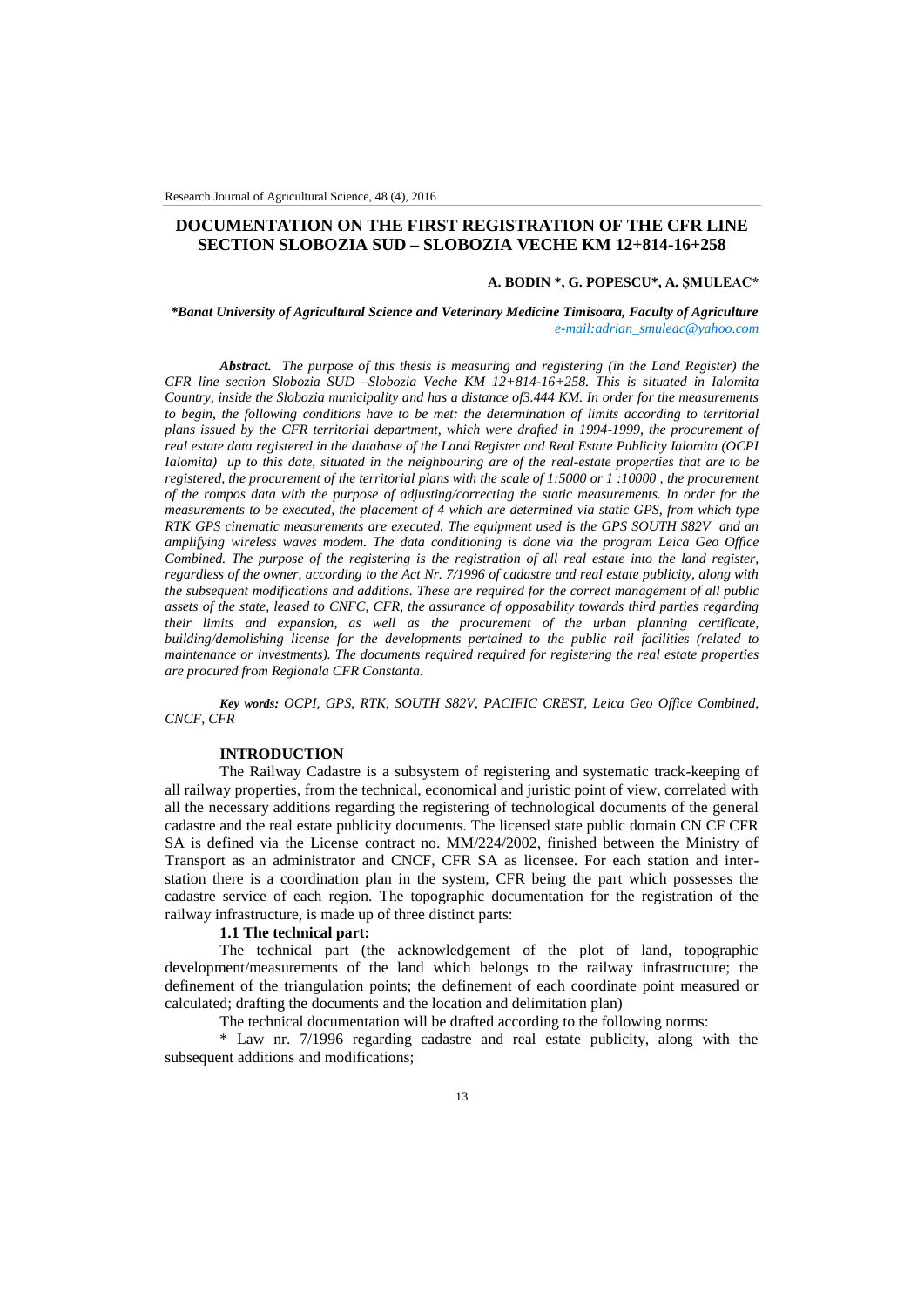Research Journal of Agricultural Science, 48 (4), 2016



\* Order ANCPI nr 534/2001 – Technical norms for the introduction of general cadastre

> \* Order ANCPI nr 700/2014 – Regulations regarding the content and drafting methods of the documents

> \* The mutual order MLPTL (MT) and MAP (MAI) nr 788/205/2002 – methodological norms of the railway cadastre work execution

> **1.2 The juristic part, which contains:**

> \* The act through which the property right of the State has bed defined ( the expropriation decree, land transfers, court orders depending on the case)

> \* The act through which the administration right for the MT has been defined (copy from HG nr 21/2015 regarding the MT organization and operation)

> \* The act through which the licensing right for the CNCF,CFR SA has been defined ( the concession right nr MM/224 I 2002, as well as the Additional Act)

#### Fig. 1 GPS South S82V

# **1.3 The Paper edit:**

- The writing and the content of the papers necessary for the registration of the property rights over real estate into the Land Registry, are according to the Order ANCPI nr 700/2014 regarding the approval of the notification, reception and registration rules in the cadastre registry and land registry, along with the subsequent additions and completions;

GPS SOUTH S82V (Fig.1) The necessary tabulation papers are:

- The registration certificate at the Railway National Company CFR SA Trade Register office

- Proof of registration

- Additional act nr. OIS/32274/23.07.2012 in the concession contract

- The first annex in the concession contract (Annex 16 at HG 1705/2006 for the

- The second annex in the concession contract (delivery and receiving of the goods belonging to the public domain of the state)

- HG nr. 1705/2006 for the centralized inventory approval of the goods belonging to the state public domain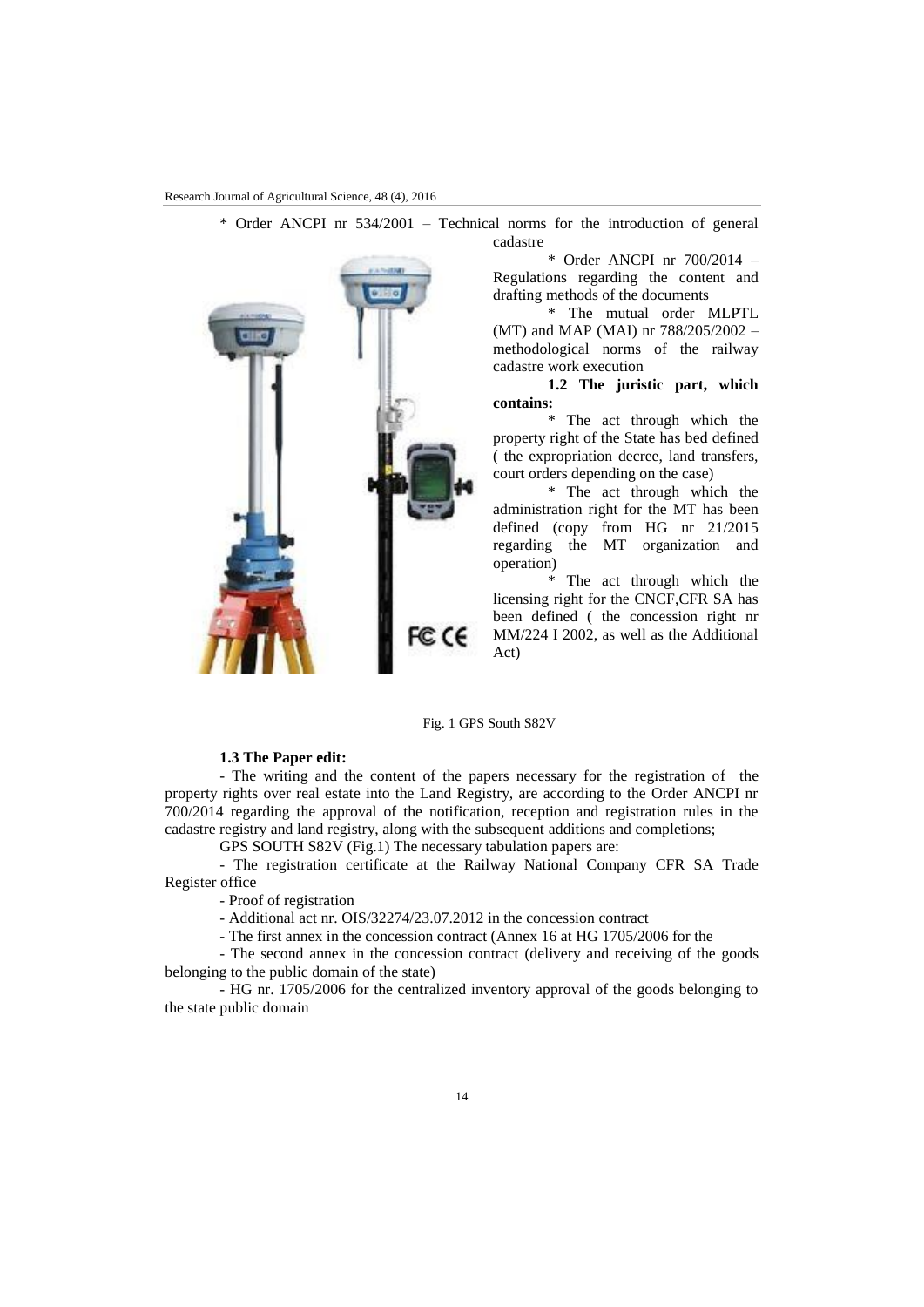#### **MATERIAL AND METHODS**

For the measurement execution the SOUTH GPS series S82V has been used, which is a device that contains numerous applications.

GPS S82V series may be used as a reference station, as a rover for static measurements as well as cinematic measurements. We have used two South S82-V GNSS which are equipped with double frequency, 220 independent channels, Orizontal RTK precision  $+/-1$  cm + 1 ppm, Vertical RTK :  $+/-2$  cm + 1 ppm, RTK.- cinematic mode.

The points of interest determination has been done using RTK-cinematic in real time. Old and new geodetical points used: Not used. The data provided by the National System ROMPOS has been used, via the virtual station RO\_VRS\_3.2\_GG.

The topographic point determination has been done via RTK – Cinematic in real time, by utilizing in real time the differential corrections issued from the specialized service ROMPOS. Where the GSM signal was not enough to measure via ROMPOS system, a base has been defined, and the measurements have been done with the second receptor in Radio system. In the GPS field book, there's data regarding: number of the stenographic coordination point 1970 ( $X, Y, Z$ ) cartesian geocentric coordination  $(X, Y, Z)$ , ellipsoidal coordination: latitude (b), longitude (L) the point code, horizontal determination precision (CEP), solution type (FIXED), number of visible satellites (SATS), the point engagement precision (PDOP, HDOP, VDOP), the measurement date and hour.

All GPS determined points have a fixed solution (FIXED), the average number of used satellites being 10. Via the field software SurvCE, measurements have been done directly into the national protection system STEREO 1970 and the reference system MareaNeagra 1975, SurvCE contains the best program implementation, offering the user identical results in real time. This program runs on the GPS field book South S82V (figure 1).

The GPS (type Carlson Mini (GEOS) controller, 520 MHz PXA270 controller and the operating system Windows Mobile 5.0), providing all the date related to the measurements highlighted above. From the GPS field book receptor, the data is transferred to AutoCad via the type lisp TopoLT 10.0 application, used to draft the lay-out plan.

The surface calculus has been done analytically. The results obtain are saved in digital format (files such as \*.csv, \*.txt, \*.xyz, \*.doc, \*.rw5, \*.asc, \*.mdt, \*.dwg, \*.dxf) which can be accessed later in listed in analogical format. The paper has been done according to "The regulation regarding the statement, management, control and the reception of the geodesy, topography, photogrammetry, remote sensing studies and it meets the asserted requirements.

The structures belonging to CFR have been measured via the total station LEICA TCR 1205+, having an angle measurement precision of 5cc and 1mm+1,5pmm in terms of distance measurement. The data editing has been brought into effect via the CALTOP software, the calculate points have been subsequently inserted in AutoCad – used to draft the lay-out plan. The station points determination has been done via GPS South S82-V GNSS in RTK mode (real time) using the corrections transmitted by the permanent station COST (ROMPOS).

# **RESULTS AND DISCUSSIONS**

The SloboziaSud – SloboziaVeche section has a length of 3.444 km and is situated in the south-eastern part of Romania, on the territory of Slobozia, Ialomita country (figure 2).

Initially, the field reconnaissance has been done in order to locate the best placement for the terminals. The terminals are typefeno. On it, the measurements were static, the time being calculated 1min/km as against the permanent stations Bucharest, Calarasi, Constanta, the farthest one being 150 km away plus 15 minutes of control.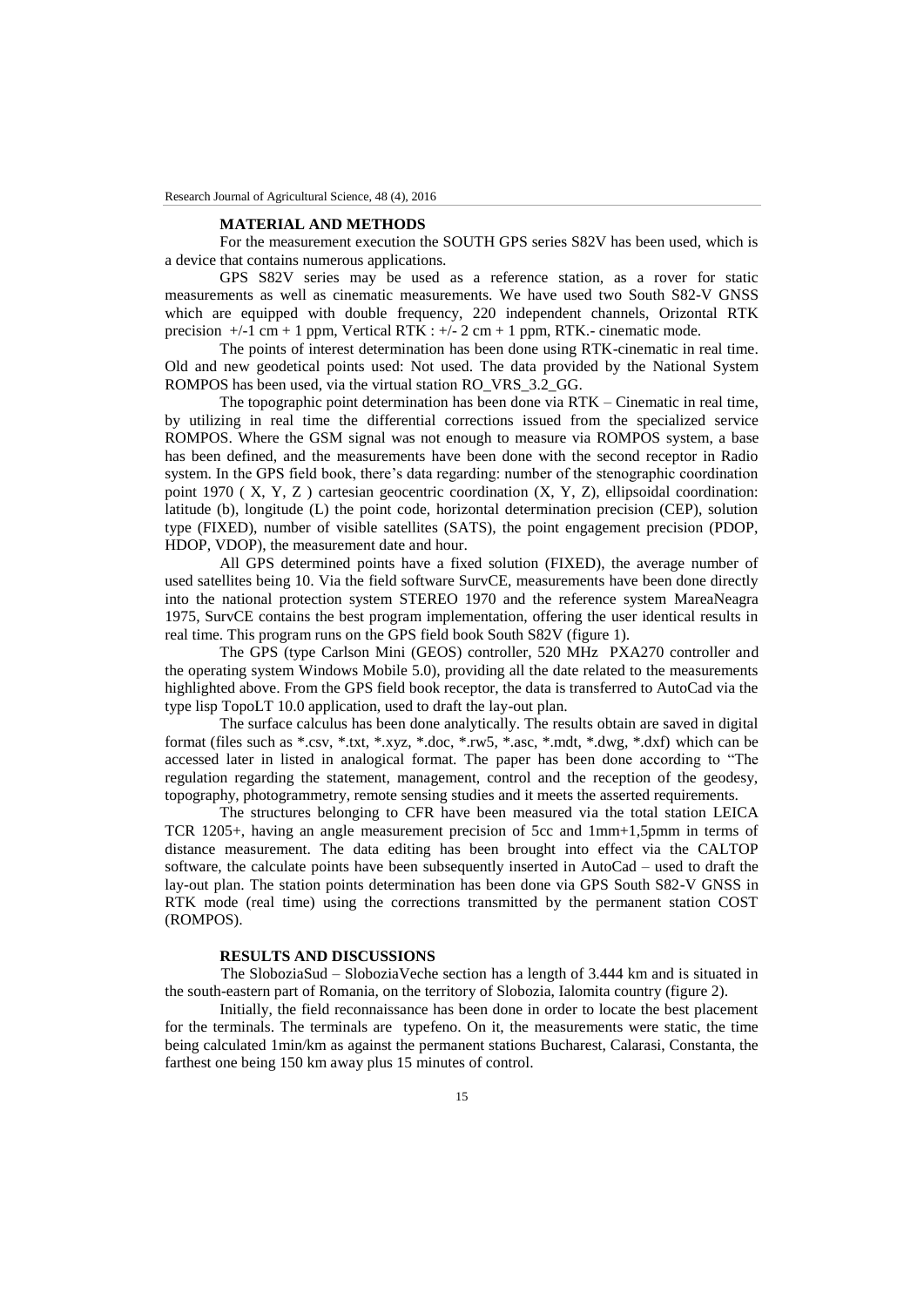The terminal coordinates are listed in the figure below (Fig. 3, 4, 5):

The old plans obtained from the CFR Regional helped us delimitate easier the land in CFR's possession, the safety limit which is 100 meters away from the road axis and the protection limit which is 50 meters away from the axis (Fig. 6, 7).



Fig.2 SloboziaSud-SloboziaVecheKM 12+814-16+258 section map

*Table 1*

Teminal coordinates forCFR SloboziaVeche-SloboziaNoua (stereographic 1970)

| Borne      | X(m)       | Y(m)       | Z(m)   |
|------------|------------|------------|--------|
| <b>B12</b> | 342534.759 | 686902.553 | 22.131 |
| <b>B13</b> | 341482.972 | 687597.071 | 23.732 |
| <b>B14</b> | 340620.482 | 687957.973 | 22.568 |
| <b>B15</b> | 340335.639 | 688537.336 | 21.632 |

In the field, the main railway elements have been emphasized:

- the safety zone limits of the railway infrastructure – the protection zone limits of the railway infrastructure

-the parcels pertaining to railway unit

-the railway axis and its geometric characteristics both horizontally and vertically

-kilometer and hectometer terminals

On the railway section, the rails have been measured every 20 meters if the section was straight and in case of curves the measurement has been made every 5 meters via GPS, the used codes being from Leica. Also, the batters, channels and roads situated in the safety zone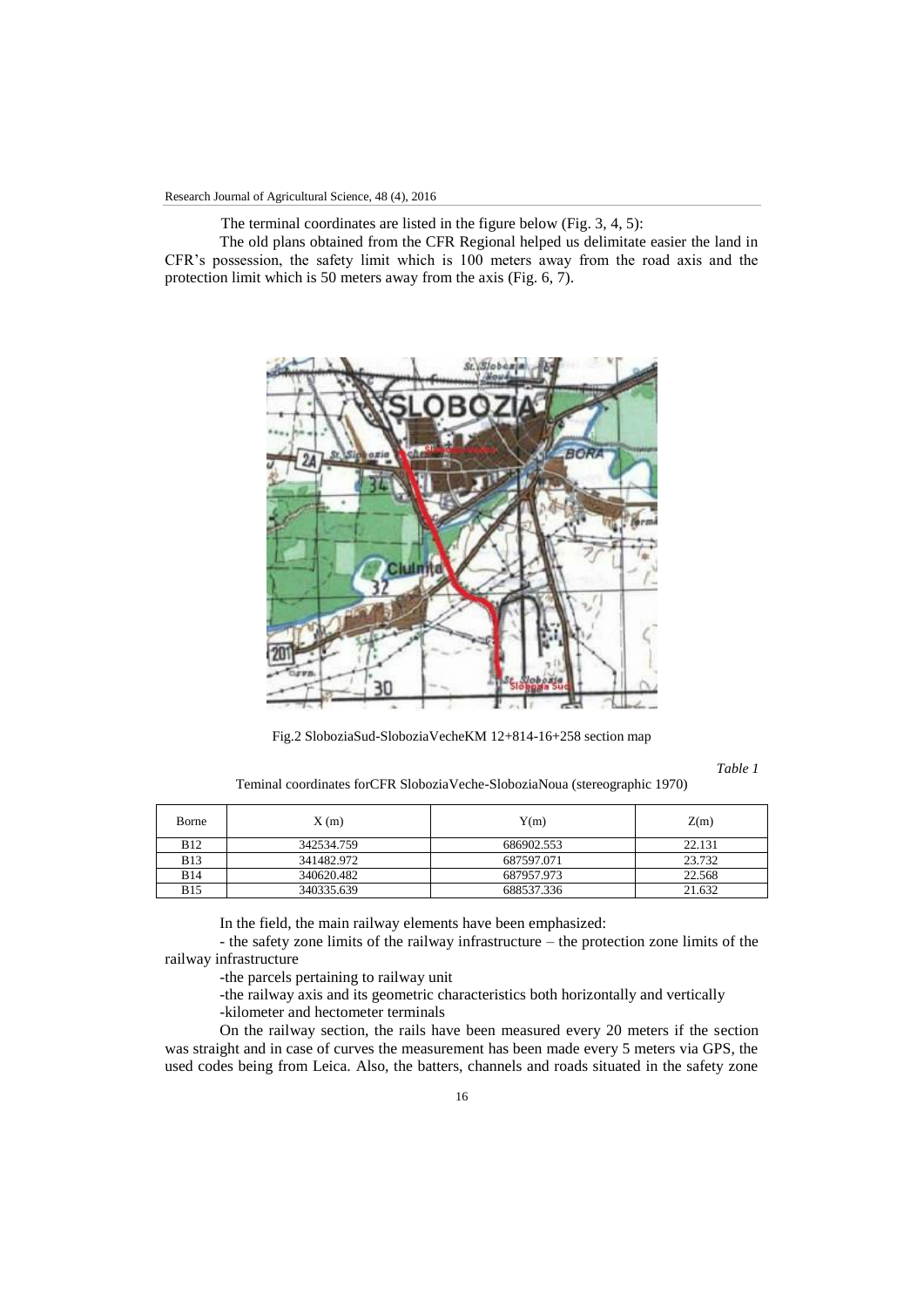of the section have been measured. For the land situated in the CFR safety zone three types of documents are drafted:

-The first document involves the dismantling of the real estate if it's situated in the safety zone and outside it, it's separated in two parts

- for the first lot, a first registry documentation is drafted
- for the second lot, a data update document is drafted





Fig.3 Terminal netwok Fig.4 Old plans overlapped on ortofotoplan

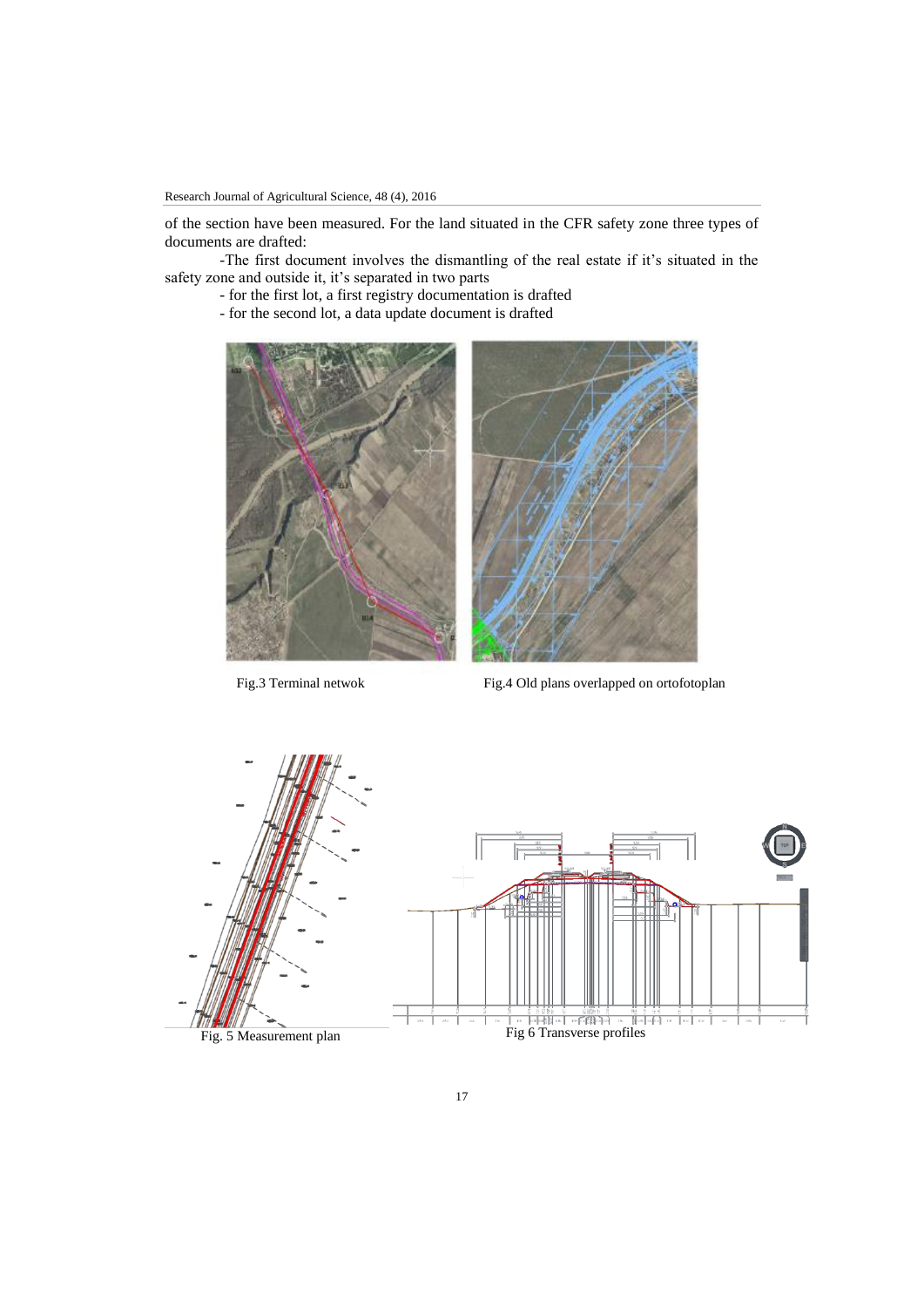

### **CONCLUSIONS**

Following the measurements, all territories have been registered in the Land Registry, their purpose being the correct administration of the state public domain goods, leased by CNCF, CFR and the the opposability toward third parties insurance regarding their limits and expansion, as well as the procurement of urban planning certificates, the construction/demolition permits for developments pertained to public railway infrastructure (maintenance, investment, etc).

The railway rehabilitation can be done easier by knowing precisely what's inside the section in question, and the exact development cost as well as the execution plan can be calculated.

#### **BIBLIOGRAFY**

BADEA GH., CADASTRU GENERAL, EDITURA CONSPRESS, BUCUREŞTI, 2005

CRISTA F., GOIAN M., 2008, Agrochimia și agricultura durabilă, Ed. Eurobit, Timișoara

CRISTA F. ET AL., 2012, Mineral fertilization influence upon soil chemical properties, 47th Croatian and 7th International Symposium on Agriculture. Opatija, Croatia

CRISTA FL., 2014, Conservarea fertilității solului și managementul nutrienților, Ed. Eurobit, Timișoara

CRISTA FL. ET AL, 2012, Influence of mineral fertilization on the amino acid content and raw protein of wheat grain, JFAE, Nr. 10

POPESCU C., CADASTRU GENERAL, INREGISTRAREA SISTEMATICĂ A IMOBILELOR, EDITURA EUROSTAMPA, TIMIŞOARA, 2015

HERBEI M., ULAR R. – ÎNTOCMIREA ŞI REDACTAREA HĂRŢILOR ŞI PLANURILOR TOPOGRAFICE, ED. DALAMI, CARANSEBEŞ, I.S.B.N.978-973-1717-42-5, 2011:

IMBREA FLORIN,2011, Optimizarea sistemelor curente de producție a cerealelor din Banat și Câmpia de Vest, subiectul unui parteneriat public-privat de cercetare interdisciplinară la USAMVB Timișoara, Agrobuletin Agir An III,

IMBREA FLORIN,2011, Proiectele de cercetare în domeniul agriculturii în parteneriat public-privat– provocări privind managementul și finanțarea, Agrobuletin Agir An III,

IMBREA FLORIN,2011, Cercetarea agricola mai aproape de ferma, Agrobuletin Agir An III, nr. 1 (8),

IMBREA FLORIN, 2014, *Tehnologii integrate*, Ed. Eurobit, Timișoara

POPESCU C., POPESCU G. - INDRUMATOR PENTRU ELABORAREA UNUI PROIECT DE CADASTRU – ASPECTE TEORETICE SI PRACTICE-, EDITURA EUROBIT, TIMISOARA 2015, PG.195, ISBN 978- 973-132-276-6;